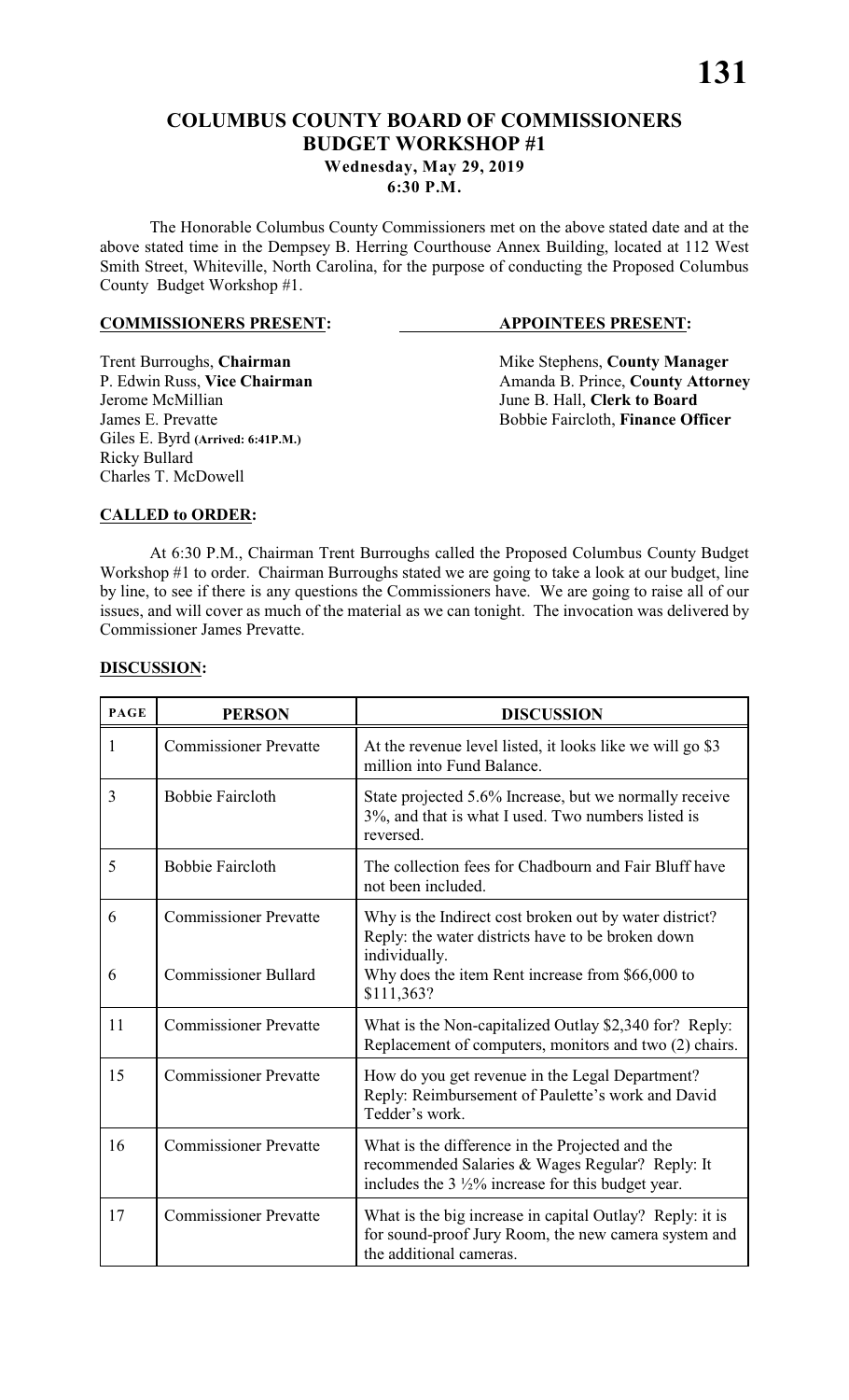| <b>PAGE</b> | <b>PERSON</b>                                                                                                    | <b>DISCUSSION</b>                                                                                                                                                                                             |
|-------------|------------------------------------------------------------------------------------------------------------------|---------------------------------------------------------------------------------------------------------------------------------------------------------------------------------------------------------------|
| 19          | <b>Commissioners Prevatte</b><br>and McDowell                                                                    | <b>Lengthy Discussion:</b><br>Non Capitalized Outlay - 52 laptops, 7 work stations,<br>did not replace printers - 4 different types of printers;<br>Departmental Supplies.                                    |
| 23          | <b>Commissioner Prevatte</b>                                                                                     | What is Contracted Services for? Reply: SPAM filter,<br>website, remote access, etc.                                                                                                                          |
| 24          | <b>Commissioner Prevatte</b>                                                                                     | What is Prof Services - Other for? Reply: Indirect Cost<br>Plan by Maximus.                                                                                                                                   |
| 25          | <b>Commissioner Prevatte</b>                                                                                     | M/R - Vehicles                                                                                                                                                                                                |
| 26          | <b>Commissioner Prevatte</b>                                                                                     | What is the Capital Outlay \$29,000 for? Reply: air<br>conditioning units.                                                                                                                                    |
| 27          | <b>Commissioner Prevatte</b>                                                                                     | M & R Bldg/Grounds and Capital Outlay                                                                                                                                                                         |
| 29          | Commissioner Bullard and<br>Prevatte                                                                             | What is the Capital Outlay \$269,000 for? Reply:<br>HVAC Unit, roof, elevator, health hallway and<br>maint/repairs to building and grounds                                                                    |
| 30          | Commissioners Prevatte,<br>Bullard, McDowell and<br>Chairman Burroughs                                           | What is Capital Outlay \$142,000? Reply: replace 24<br>year old truck, replace roof Legion Building, repair<br>Airport roof, repave parking lot and concrete slab,<br>repair floors and office hallway at EMS |
| 31          | Commissioner Byrd                                                                                                | Capital Outlay -0-: carpet in terrible shape, seven (7)<br>units with different HVAC controls                                                                                                                 |
| 32          | Commissioners Prevatte,<br><b>Bullard and Vice</b><br>Chairman Russ                                              | POTW: Put permit back in                                                                                                                                                                                      |
| 34          | Commissioners Bullard,<br>Prevatte, Byrd, McDowell<br>and Vice Chairman Russ,<br>Mike Stephens, Sheriff<br>Green | 10 New Vehicles, 33 cars, increase in salary for road<br>employees, compression in pay scale, possible fencing<br>around jail, mal-functioning equipment                                                      |

# **RECESS BUDGET WORKSHOP:**

At 8:00 P.M., Chairman Burroughs stated the Budget Workshop will be recessed for a short break.

# **RESUME BUDGET WORKSHOP:**

At 8:09 P.M., Chairman Burroughs stated the Budget Workshop will be resumed.

| <b>PAGE</b> | <b>PERSON</b>                                                                                   | <b>DISCUSSION</b>                                                                                   |
|-------------|-------------------------------------------------------------------------------------------------|-----------------------------------------------------------------------------------------------------|
| 35          | <b>Commissioner Prevatte</b>                                                                    | Misdemeanant Confinement Program-\$105,000 estimated<br>amount                                      |
| 36          | <b>Commissioner Prevatte,</b><br>McDowell and Bullard,<br>Byrd and Chairman<br><b>Burroughs</b> | Non-Capital Outlay - security system, computers,<br>furniture and chairs (Add \$60,000 to \$45,000) |
| 39          | Commissioners Prevatte,<br>McDowell, Bullard,<br>Russ, Byrd and<br>Chairman Burroughs           | All Contracted Services, Rental and Capital Outlay                                                  |
| 41          | <b>Commissioners Prevatte</b><br>and Bullard                                                    | Possible enough fees collected to pay for a Fire Inspector                                          |